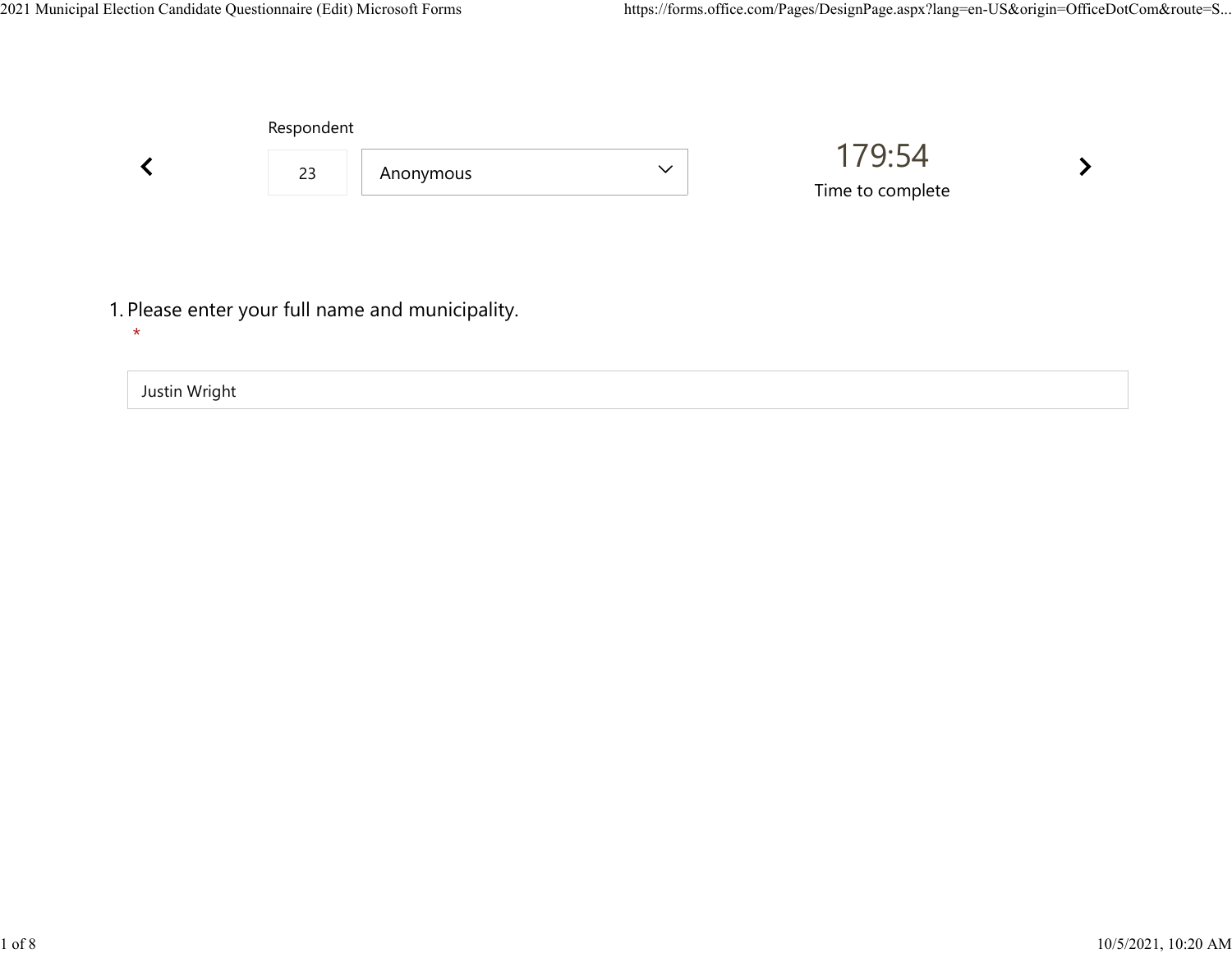What active role have you played to improve our community prior to running for council/mayor? 2. \* 2021 Municipal Election Candidate Questionnaire (Edit) Microsoft Forms https://forms.office.com/Pages/DesignPage.aspx?lang=en-US&origin=OfficeDotCom&route=S...<br>2 Mhat active role baye you played to improve our community pr

> I own and manage a local catering and food truck business, where we put supporting local as one of our core values. We do this through community donations/sponsorship, while purchasing from local small business and supplier. Currently we support the business efforts of the region by purchasing our supplies and maintenance services from many different local businesses. Before starting my own business, I spent the last 15 year in a retail management career, which started here in the Hat. Volunteering is something that is near to my heart. I volunteer within the community with multiple organization. One organization I volunteer with is MyCityCare, where we set up a street store for members of the community to come and get clothing, food hampers, kid's packs, and personal care items at no charge. In addition to volunteering with the street store, I also donate a free meal from my food truck business to all volunteers and community members who come through the street stores. For the past three years I have also volunteered as a hockey coach with Medicine Hat Minor Hockey. I have been fortunate to have the opportunity to impact children's lives by developing skills, character, and teamwork which they will use on and off the ice. Last year I started a small mental health support group called The See Tomorrow Project. I put out videos, posts, and interviews with guest who share their story with mental health or how they are impacting those around them. We also support members of our community with in person meetings where individuals have a safe space to share, grow, and heal.

What initiatives would you propose to improve tourism, investment attraction and development to our 3. municipality and region and support business recovery during/after the pandemic? \*

We need to start by diversifying our current economic scope, looking into new industry that can future proof our community (ie Carbon capture, small reactor nuclear power). I believe the city is taking the right first steps for tourism with the waterfront district, but I believe we can do better and will need to make some changes to the plan. The WFD is a long-term plan that can have positive impacts on tourism and the overall brand of Medicine Hat. I also believe we need to champion for the full twinning of highway 3, as this will increase safety and tourism at the same time. To support our local entrepreneurs and business recovery, I believe the city needs to do a better job reducing permit costs and red tape and increasing transparency through the inspection process. Having started a business during the pandemic, I found the process to be rather troubled. Attempting to contact the right departments and getting the right answers became a rigorous affair. Departments within the city seemed incredibly siloed, making it difficult to get the correct answers. While I do believe the city has made strides to improve this, there is still a long way to go. I believe we need to simplify the process, cut permit costs for residents, and empower our municipal employees with the knowledge and information to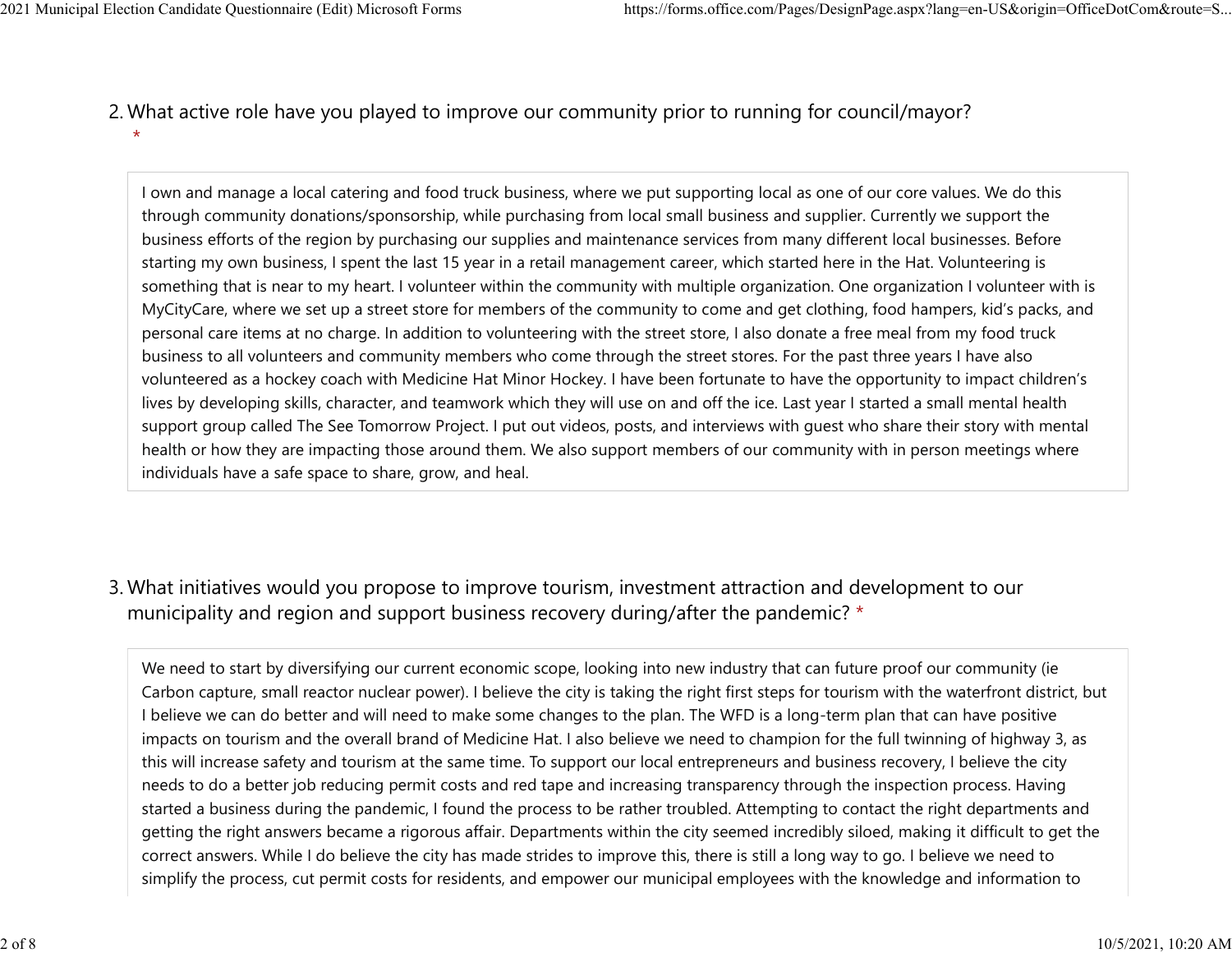streamline the process. Working towards converting the Medicine Hat College to a University should also be viewed as a priority. University towns, see an increase on nearly every front of prosperity, from tourism, population growth, social programs, and economic investment. Addressing these points will ultimately show to potential new residents and investors, that Medicine Hat is taking the right first steps to be the most relevant and competitive market to live and to build a healthy sustainable business. 2021 Municipal Election Candidate Questionnaire (Edit) Microsoft Forms https://forms.office.com/Pages/DesignPage.aspx?lang=en-US&origin=OfficeDotCom&route=S...<br>
streamline the process. Working towards converting the Medici

4. In Medicine Hat, businesses pay a higher proportion of property taxes compared to the residential sector.  Medicine Hat's tax gap of 2.35% is one of the highest in Alberta.  What is your position on the current approach to taxation and your thoughts on potential strategies to narrow this gap? \*

Given the changing economic outlook and status in the province and country, I believe municipalities are becoming increasingly competitive with one another. Medicine Hat should be no different, we need to change our brand. Geographically speaking we are within a three-hour drive of one of the most aggressive entrepreneurial markets on the continent, Calgary. They have positioned themselves as a go to market for business development, and economic growth. All while current and existing council failed to change course to adapt to the increased competition for investment and population growth. As a city, we've scared away new investment with outdated tactics, stagnant population growth, and high taxation. If elected, I would explore reducing the tax gap of 2.31% by 50% within two years and eliminating it within three. I would also move to review all fees the city currently charges, such as but not limited to permit costs for locals, utilities administration fees, etc. With the current heading, Medicine Hat is expected to have its population growth decrease from 0.8% to just 0.6% by 2050, and only a 0.5% YOY growth rate. The old mantra of "slow growth is good growth" I believe has stifling our mindset as a city towards population growth and by consequence, taxation vs. services. Meaning the population and businesses we have, pay more, thus making the Hat less desirable. This creates an infinite loop that plays out worse every time the loop completes itself. To stay relevant in the Southern Alberta Municipal landscape, Medicine Hat needs to be growing at a rate of 1.3 to 2.1%. Local examples of this are Lethbridge, Brooks, and Calgary which are growing at rates of 1.5, 1.64, and 1.9% respectively. We need to show we are open for business, and we are worth relocating to. Population growth is the key to making this possible, and vital for the Hat to change its brand when it comes to prosperity and growth.

5. If elected, what specific steps would you take to encourage & promote entrepreneurship within the region?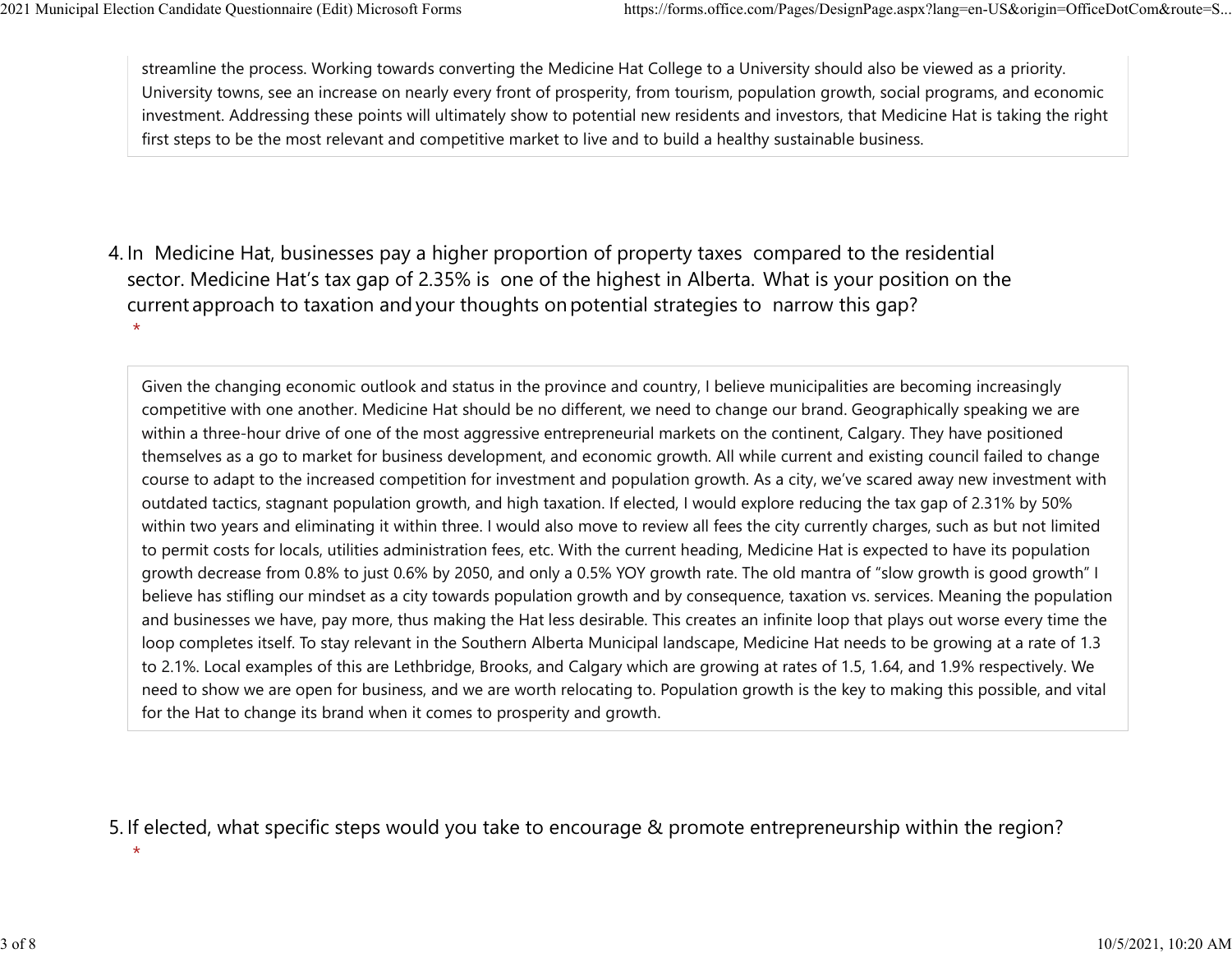If elected, I would look at a "support local" permitting and grant program for the next 3 years to spur economic investment and recovery. This program would offer decreased permit costs for Hatters looking to start or continue operating the local businesses. During this time, I would also look to develop a one-time start up grant to help support local entrepreneurial growth, partnered with the previously mentioned closing of the tax gap, would encourage, and promote entrepreneurial investment in the Hat. 2021 Municipal Election Candidate Questionnaire (Edit) Microsoft Forms https://forms.office.com/Pages/DesignPage.aspx?lang=en-US&origin=OfficeDotCom&route=S...<br>If elected, I would look at a "support local" permitting and g

### What is your stance on COVID-19 related laws that mandate requirements, including masks and vaccine 6. passports?

\*

\*

I believe municipalities who introduce local mask bylaws open themselves up to jurisdictional challenge, which could result in additional cost in potential court challenges. In our current governmental structure, the provinces hold the ultimate governmental jurisdiction on these types on decisions. Municipalities must work closely with the provincial authorities to lobby and fight for their constituents wishes. With regards to the vaccine passports, ultimately due to the contradiction between the new measures and the law that was passed stating the government cannot force someone to be vaccinated, I am against it. Contrary to the notion made at the candidate's forum, that this is the same situation as the smoking bylaw that the city introduced, it's not. There was no law at the time that states it a right to smoke. Rather it was your choice to do so, whereas with the vaccinations it is covered by law. Due to this contradiction, I believe this approach opens potential new court challenges that could play out over an extended period. I feel vaccine passport are a very slippery slope with long term implications, which partnered with a law that states "their body their choice," will end messy.

### What is your plan for publicly-funded services (examples would include Medicine Hat Public Library, power plant, 7. facilities) if elected?

These are our advantages, and we must protect them. I am stanchly opposed to the selling of our utilities and when partnered with the seemingly endless closure of our rec centers, creates an environment driving potential family aged residents away. We need to change the mindset and branding of our city. If elected, I would push to move away from the multiplex ideology for city amenities. While multiplexes do have a place in the ecosystem, it is not as the prime focus, neighborhood centric model does provide an increase to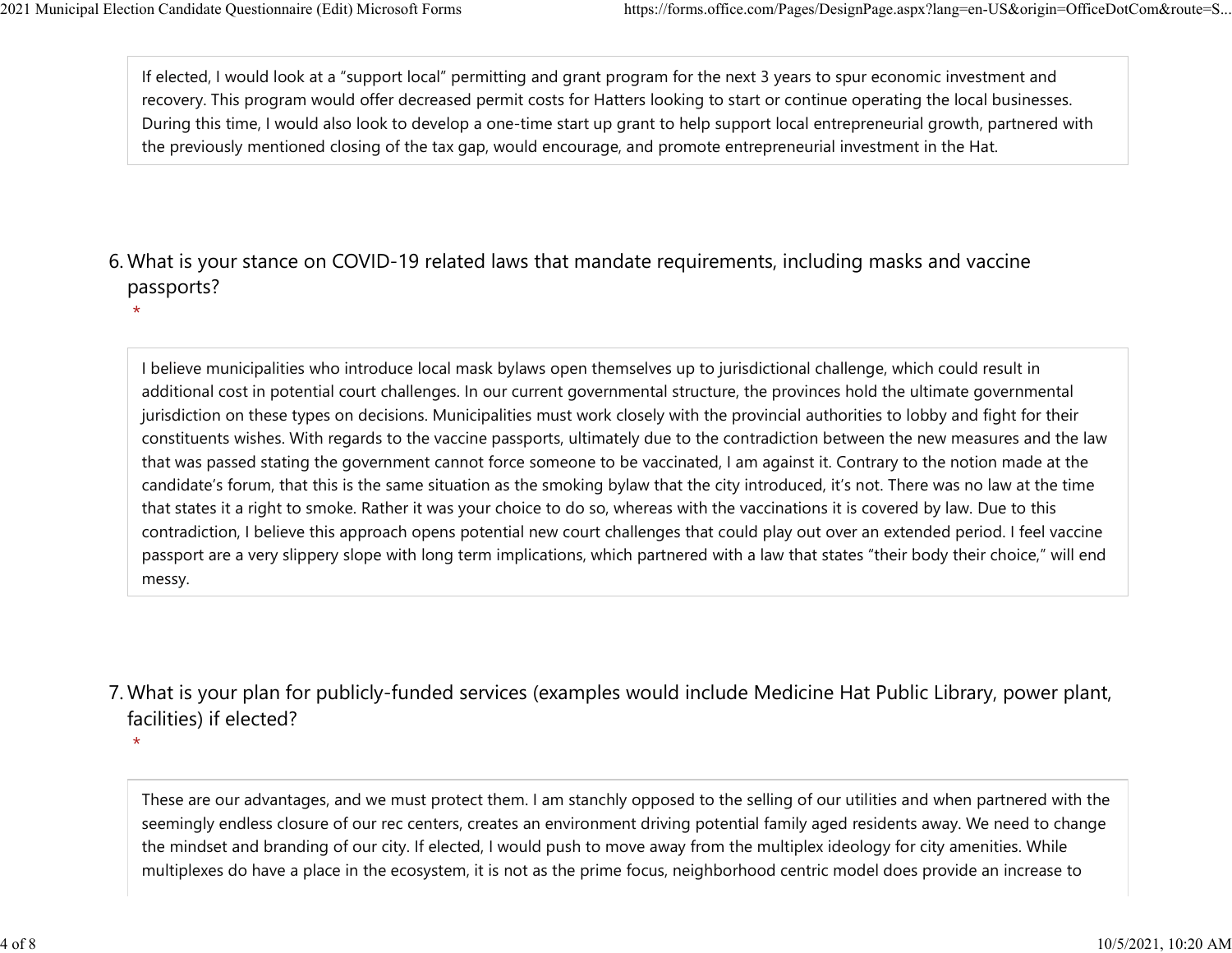community accessibility and engagement. This is especially true with the at-risk demographics in our community. With neighborhood centers, community stakeholders tend to select healthier modes of transportation to attend the facility, are more likely to use them due to travel times of a few minutes vs 45 minutes+ (one way in some cases) via transit to the FLC. I believe the city needs to stop looking at the publicly fund services as money losers and start looking at them as community builders. 2021 Municipal Election Candidate Questionnaire (Edit) Microsoft Forms https://forms.office.com/Pages/DesignPage.aspx?lang=en-US&origin=OfficeDotCom&route=S...<br>
community accessibility and engagement. This is especially tr

8. How important is it for our region to have a local Community College? What specific steps could the municipality do to work better with Medicine Hat College to provide ongoing opportunities for future learners? \*

I believe the college is vital to our community. I'd love to see an even greater impact though, which is why believe we need to partner with all stake holders (college, province, etc) to explore the possibility of converting the college to a university. This would help with a multitude of issues the city is currently facing, more specifically branding. Cities with universities, low cost of living, and a strong portfolio of municipal amenities often see an increase in population and workforce retention due to an increase in graduates planting roots. I believe the university advantage is being seen in Lethbridge where they have nearly tripled our population growth last year alone. When communities have a university transition there is an uptake in students, tourism, population growth, and economic growth as stated previously. In addition, university graduates are more likely to consider staying in the community afterwards, depending on jobs and amenities. This could be another piece that can help secure a stronger future for the Hat.

#### 9. How will you attract newcomers to the district and address the needs for a skilled workforce? \*

As mentioned in a few of the previous point, we need to change our brand. Council needs to show Medicine Hat is open for business, open for immigration (foreign and domestic), and that we are future proofing in our policies. Let's start with taxes. Medicine Hat has a tax gap of 2.31 as of 2018, and this gap needs to be closed to show we are viable place to locate. If elected, I would explore cutting this by 50% within two years and eliminating it within three. Now this is an ambitious plan, but I believe this is possible. Long term projects such as the Waterfront District have shown increased tourism and economic prosperity in municipalities where they have done similar projects. The biggest boost from these projects tends to be an increase in tourism, and subsequently many of the other local industries. Tourism is a gateway to relocations, due to potential new residents falling for local differentiators, such as economy, social programs, amenities, taxation rates, and local advantage. Lastly, I would look to explore increasing entrepreneurial grants to support local entrepreneurs and bring in new ones. This would create new jobs, increase desirability to relocate, and expand city revenue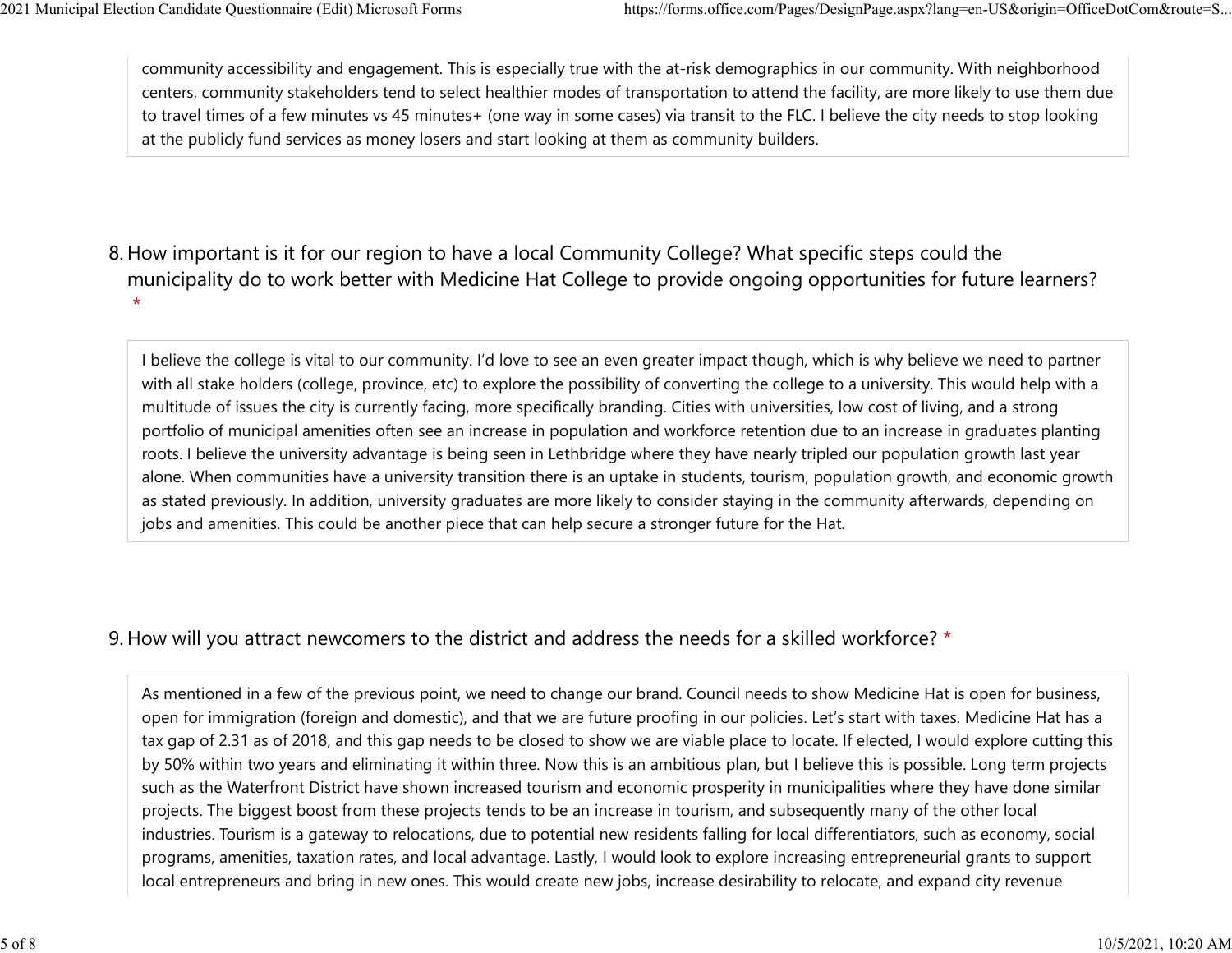streams.

10. What is your stance on the importance of mental health & wellness support in our region? What ideas, implementations, and initiatives would you put forward to improve the overall mental health & wellbeing of our community?

\*

Mental health is vital to the overall health of a community. In August of 2020, I started a mental health support network called The See Tomorrow Project, which consists of 125 members, made up mainly of locals, with some international members. According to the Centre for Addiction and Mental Health, in any given year, 1 in 5 Canadians experiences a mental illness or addiction problem and by the time Canadians reach 40 years of age, 1 in 2 have—or have had—a mental illness. This has shown to be so true in our community and surrounding area. The south zone had 132 mental health related deaths in 2020 alone. As one stake holder in this issue, I believe the city needs to partner with the province and community partners, such as but not limited to the Canadian mental health association, where mental health experts could join in patrols and mental health call. I have witnessed a great number of situations where our police officers went above and beyond to help individuals with addiction and mental health issues in our downtown core, but they are not mental health experts. Having that expertise to begin laying the foundation or planting the seed, if you will, of healing is a vital step towards addressing these root challenges as a community. I would also look to partner with stakeholders to open up greater access drop in Mental health clinic to support our community.

11. How will you further diversity and inclusion initiatives in our region, as it relates to each of the pillars in the Chamber's Vote Prosperity Platform: https://www.medicinehatchamber.com/voteprosperity2021/ (https://www.medicinehatchamber.com/voteprosperity2021/) \*

Population and economic growth, I believe, are the key issues facing the new council. I am a firm believer of immigration (both foreign and domestic) as it can lead to an increasingly innovative social and business climate. These innovations help to shape the branding of a community, making it more desirable. New immigrants to Canada drive economic development and innovation through their participation in entrepreneurship. In Canada, immigrants represent a significant percentage of the country's entrepreneurs, and their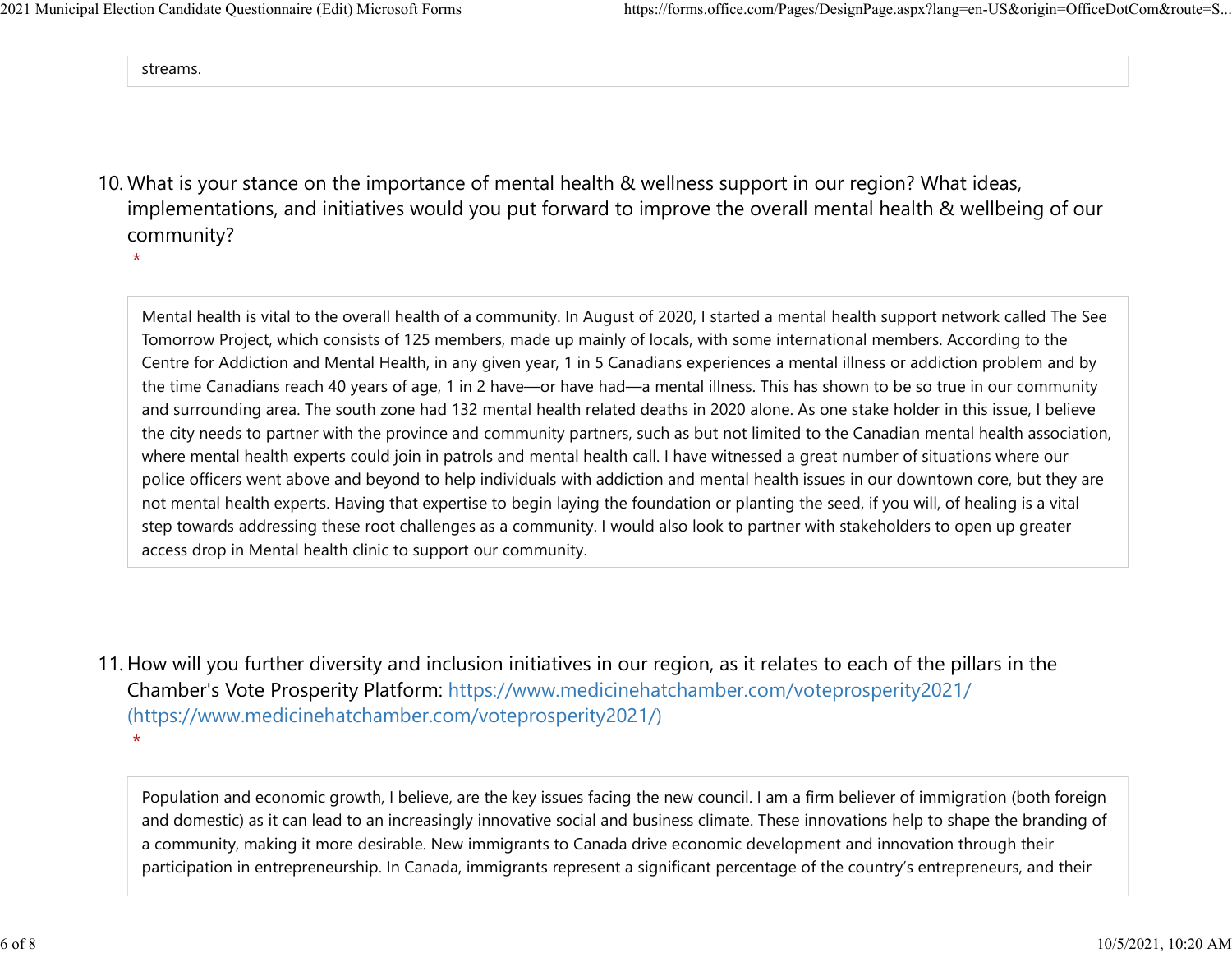\*

companies are more likely to serve export markets. Tackling population growth issues will allow for the city to expand on income revenue to help with our infrastructure development project funding, while creating a strong workforce backfill to support our existing businesses and entrepreneurs. This direction helps us to support our business, increase our local economy, and expand our publicly funded service. 2021 Municipal Election Candidate Questionnaire (Edit) Microsoft Forms https://forms.office.com/Pages/DesignPage.aspx?lang=en-US&origin=OfficeDotCom&route=S...<br>
companies are more likely to serve export markets. Tackling p

# 12. On a municipal level, how do you intend to address climate change and pollution?

One way the city can make an impact on climate change is also a way to turn a challenge the utilities have and turn it into a strength. Carbon capture. Attracting this new industry would be paramount for the city to impact may different focal points all at once. This industry can offset the carbon tax costs of utilities, create new good paying jobs, and be a factor in expanding our population growth. I would also investigate continuing our expanding trail and path network into the downtown core and creating dedicated bike lanes on all major thoroughfares into downtown. As seen in other southern Alberta communities, this has led to an increase in usership and helped with economic development.

# 13. What strategies will you use to communicate and engage with the community and remain accountable to the citizens?

\*

I believe there is simple yet powerful ways to communicate, engage with, and remain accountable to the city. One option that has come to the forefront of the covid age is digital forums or townhalls. One to two times a quarter, Council as a whole or individually can hold a moderated town hall digitally or in person to ensure that the community can share their thoughts, views, and concerns on issues. Another way to solicit feedback is quick 3 question surveys residents could take. These micro-surveys can be targeted to specific topics and can be used by council to address specific issues in a quick turnaround. Lastly, we need to start sharing the why on decisions. Having frank and transparent conversations on important issue builds trust and rapport with the community and with stakeholders, whereas closed door debates with minimal community involvement builds distrust.